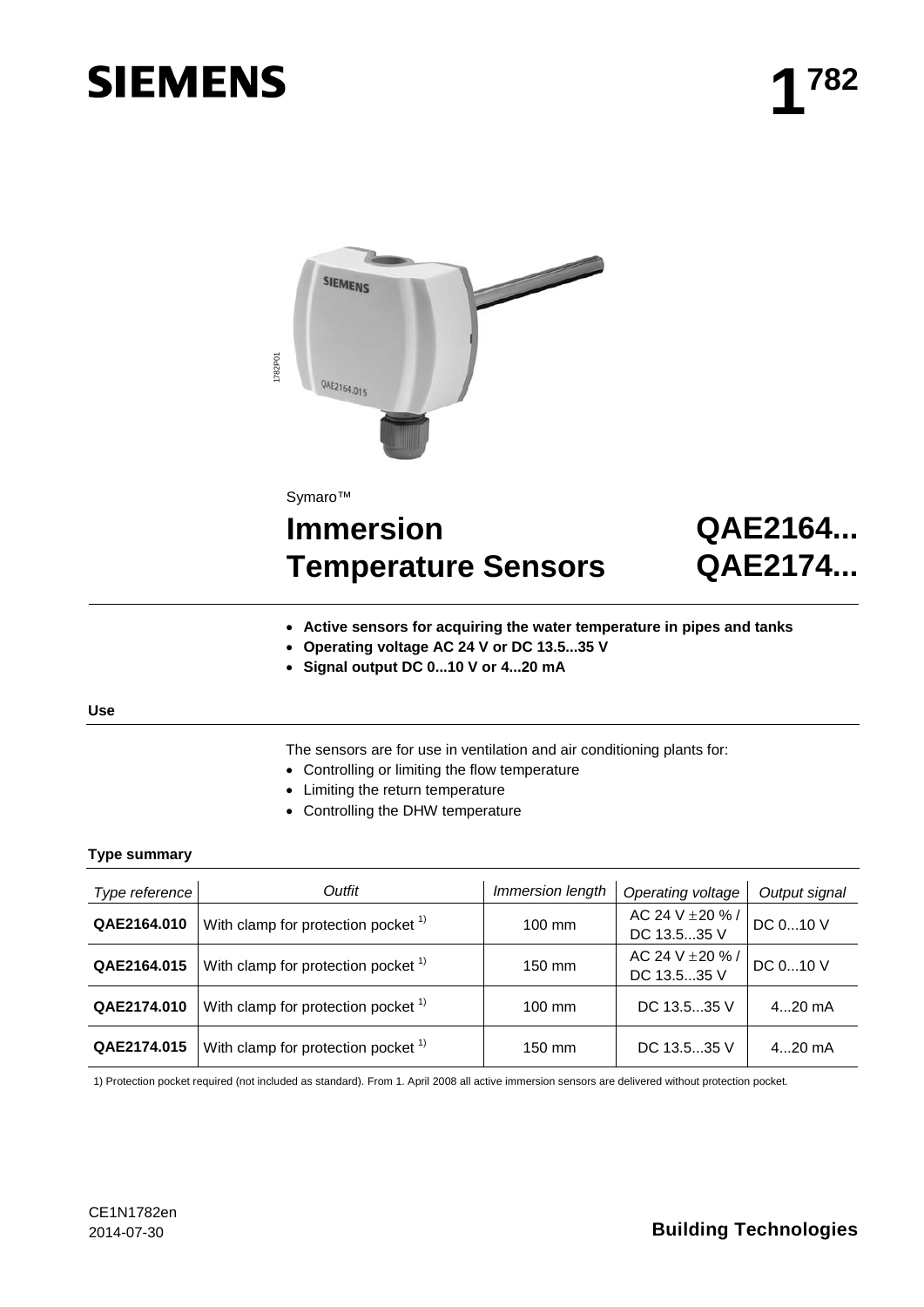When ordering, please give name and type reference, e.g.: Immersion temperature sensor **QAE2164.010**

### **Equipment combinations**

All systems or devices that are capable of acquiring and handling the sensor's DC 0...10 V or 4...20 mA output signal.

#### **Function**

The immersion temperature sensor acquires the temperature of the medium via its sensing element whose resistance value changes as a function of the temperature. This change is converted to a DC 0...10 V or 4...20 mA output signal, depending on the type of sensor. The output signal corresponds to the selected temperature range.

Burden diagram

*Output signal, terminal I1*



#### **Mechanical design**

The immersion temperature sensor consists of housing, printed circuit board, connection terminals and immersion rod.

The 2-sectional housing is comprised of base and removable cover (snap-on design). The measuring circuit and the setting element are located on the printed circuit board inside the cover, the connection terminals on the base.

Cable entry is made via the M16 cable entry gland (IP54) supplied with the sensor which can be screwed into the housing. Immersion rod and housing are rigidly connected.

Setting element



| <b>Testfunktion aktiv</b>                           |      |                   |         |
|-----------------------------------------------------|------|-------------------|---------|
|                                                     | U1   | 11                |         |
| $\circ$<br>O<br>Ō.<br>O<br>$\circ$<br>Ο             | 10 V | 20 mA             |         |
| $\circ$<br>O<br>O<br>$\Omega$<br>$\circ$<br>$\circ$ | 5V   | 12 <sub>m</sub> A |         |
| $\circ$<br>.o<br>Ō<br>$\circ$<br>$\circ$<br>0       | 0 V  | 4 mA              |         |
| o<br>ი<br>Λ<br>Ω                                    | 5V   | 12 <sub>m</sub> A | 1762Z01 |

The setting element is located inside the cover. It consists of 6 pins and a shorting plug. It is used to select the required measuring range and to activate the test function.

The different plug positions have the following meaning:

- *For the temperature measuring range:*
- Shorting plug in the left position  $(R1) = 0...100$  °C,

2/6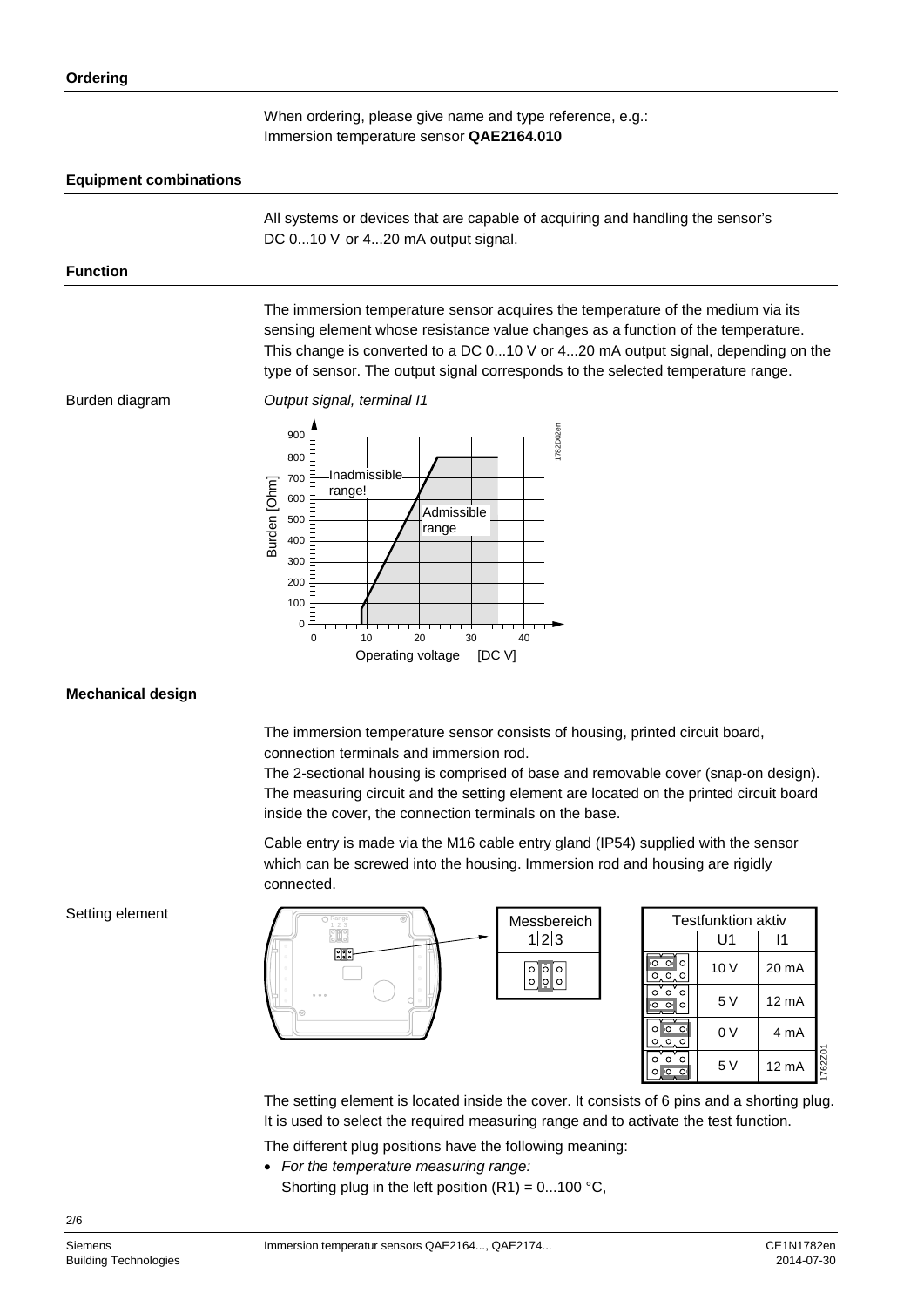Shorting plug in the mid position  $(R2) = -10...+120$  °C (factory setting), Shorting plug in the right position  $(R3) = 0.70$  °C

• *For activating the test function:*  Shorting plug in the horizontal position: The values according to the table "Test function active" will be made available at the signal output.

Fault

In the event of fault, the output signal will reach 0 V (4 mA) after 60 seconds.

### **Accessories** (not included with standard delivery)

| Name                | Material       | Nominal<br>pressure | Type of sealing             | <i>Immersion</i><br>length | Type<br>reference |
|---------------------|----------------|---------------------|-----------------------------|----------------------------|-------------------|
| Compression fitting | V4A (1.4571)   | <b>PN16</b>         | Threaded with sealing means | $- - -$                    | AQE2102           |
| Protection pocket   | Brass (CuZn37) | <b>PN10</b>         | Threaded with sealing means | 100 mm                     | ALT-SB100         |
| Protection pocket   | Brass (CuZn37) | <b>PN10</b>         | Threaded with sealing means | 150 mm                     | <b>ALT-SB150</b>  |
| Protection pocket   | V4A (1.4571)   | <b>PN16</b>         | Threaded with sealing means | 100 mm                     | <b>ALT-SS100</b>  |
| Protection pocket   | V4A (1.4571)   | <b>PN16</b>         | Threaded with sealing means | 150 mm                     | <b>ALT-SS150</b>  |
| Protection pocket   | V4A (1.4571)   | <b>PN40</b>         | With flange for flat seal   | $100 \text{ mm}$           | ALT-SSF100        |
| Protection pocket   | V4A (1.4571)   | <b>PN40</b>         | With flange for flat seal   | 150 mm                     | ALT-SSF150        |

For other protection pocket accessories, refer to Data Sheet N1194.

# **Engineering notes**

If the nominal pressure exceeds PN10, protection pockets made of stainless steel (V4A) are required. The temperature measuring range must be selected on the sensor, if required.

To power the sensor, a transformer for safety extra low-voltage (SELV) with separate windings for 100 % duty is required. When sizing and electrically protecting the transformer, local safety regulations must be observed.

When sizing the transformer, the power consumption of the temperature sensor must be taken into consideration. For correct wiring, refer to the Data Sheets of the devices with which the sensor is used.

The permissible cable lengths must be observed.

When laying the cables, it must be observed that the longer the cables run side by side and the smaller the distance between them, the greater the electrical interference. Twisted pair cables are required for the secondary supply lines and the signal lines. Cable routing and cable selection

# **Mounting and installation notes**

Depending on use, the sensor should be located as follows:

- For flow temperature control (heating flow):
	- Directly after the pump if the pump is located in the flow
	- 1.5 to 2 m after the mixing valve if the pump is located in the return
- For return temperature limitation:

In the return at a location where the temperature can be correctly acquired

The sensor should be installed in an elbow such that the immersion rod or the protection pocket faces the direction of flow. The water must be well mixed where the temperature is acquired. This is downstream from the pump or, if the pump is mounted in the return, at least 1.5 m after the mixing point.

The sensor should be mounted such that the cable does not enter from the top. With all types of sensors, the immersion length must be a minimum of 60 mm! The sensor must not be covered by lagging.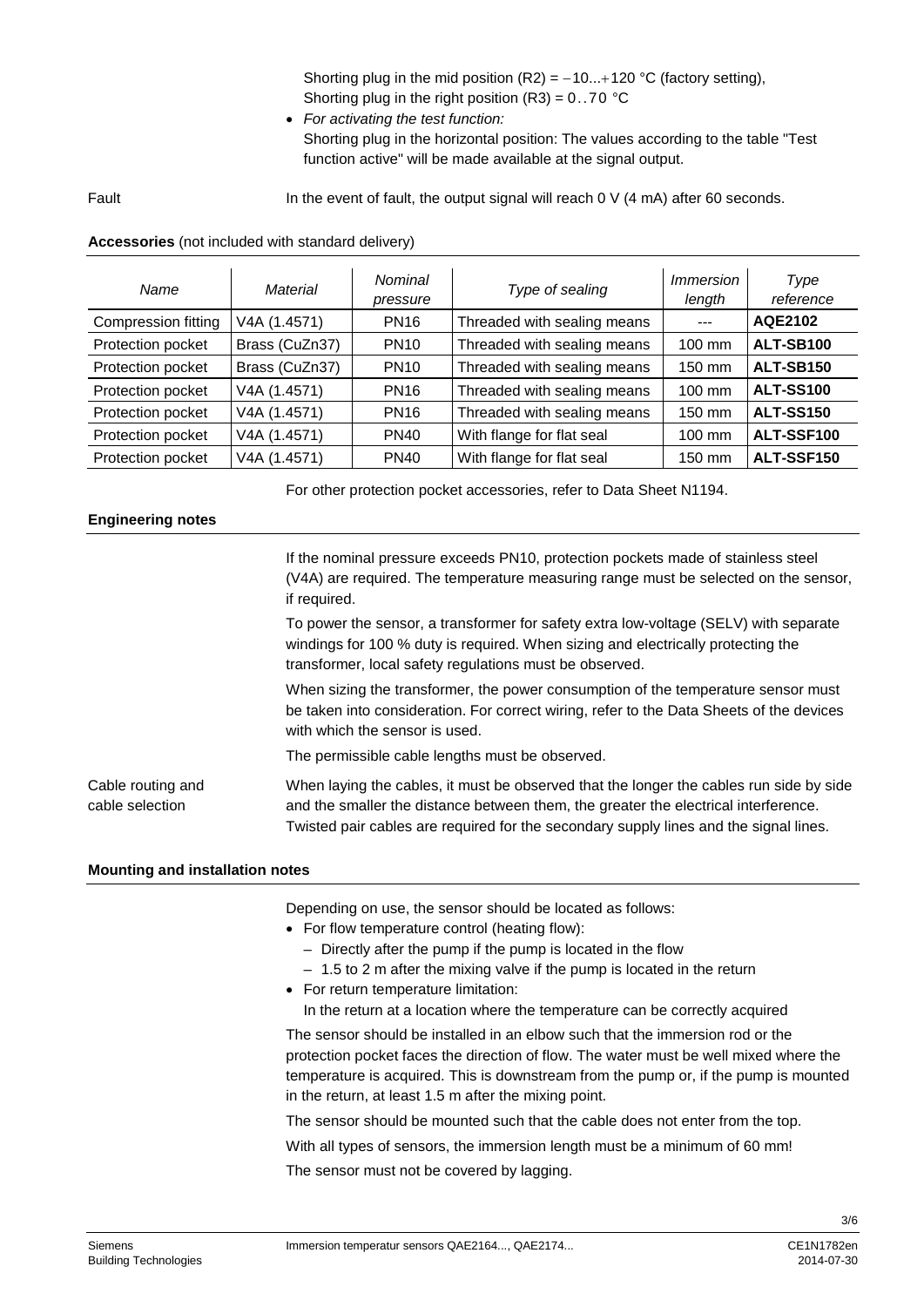#### To fit the sensor, a threaded fitting or T-piece G ½ must be welded into the pipe.

#### Mounting positions



*Note!*

Mounting

For sensors with non-sealing threaded nipples G ½, sealing means must be used with the threaded connection (e.g. hemp, Teflon tape or similar). Mounting Instructions are printed on the packaging.

#### **Disposal**



The devices are considered electronics devices for disposal in term of European Directive 2012/19/EU and may not be disposed of as domestic waste.

- Dispose of the device via the channels provided for this purpose.
- Comply with all local and currently applicable laws and regulations.

#### **Technical data**

Power supply

| Power supply<br>Operating voltage (QAE2161.xxx) | Safety extra-low voltage (SELV)<br>AC 24 V $\pm$ 20%, or DC 13.535 V<br>or<br>$AC/DC$ 24 V class 2 (US)                                                                 |
|-------------------------------------------------|-------------------------------------------------------------------------------------------------------------------------------------------------------------------------|
| Operating voltage (QAE2171.xxx)                 | DC 13.535 V<br>or<br>DC 24 V class $2$ (US)                                                                                                                             |
| Frequency                                       | 50/60 Hz at AC 24 V                                                                                                                                                     |
| External supply line protection (EU)            | Fuse slow max, 10 A<br>or<br>Circuit breaker max. 13 A<br>Characteristic B, C, D according to<br>EN 60898<br>or<br>Power source with current limitation of<br>max. 10 A |
| Power consumption                               | ≤1 VA                                                                                                                                                                   |

4/6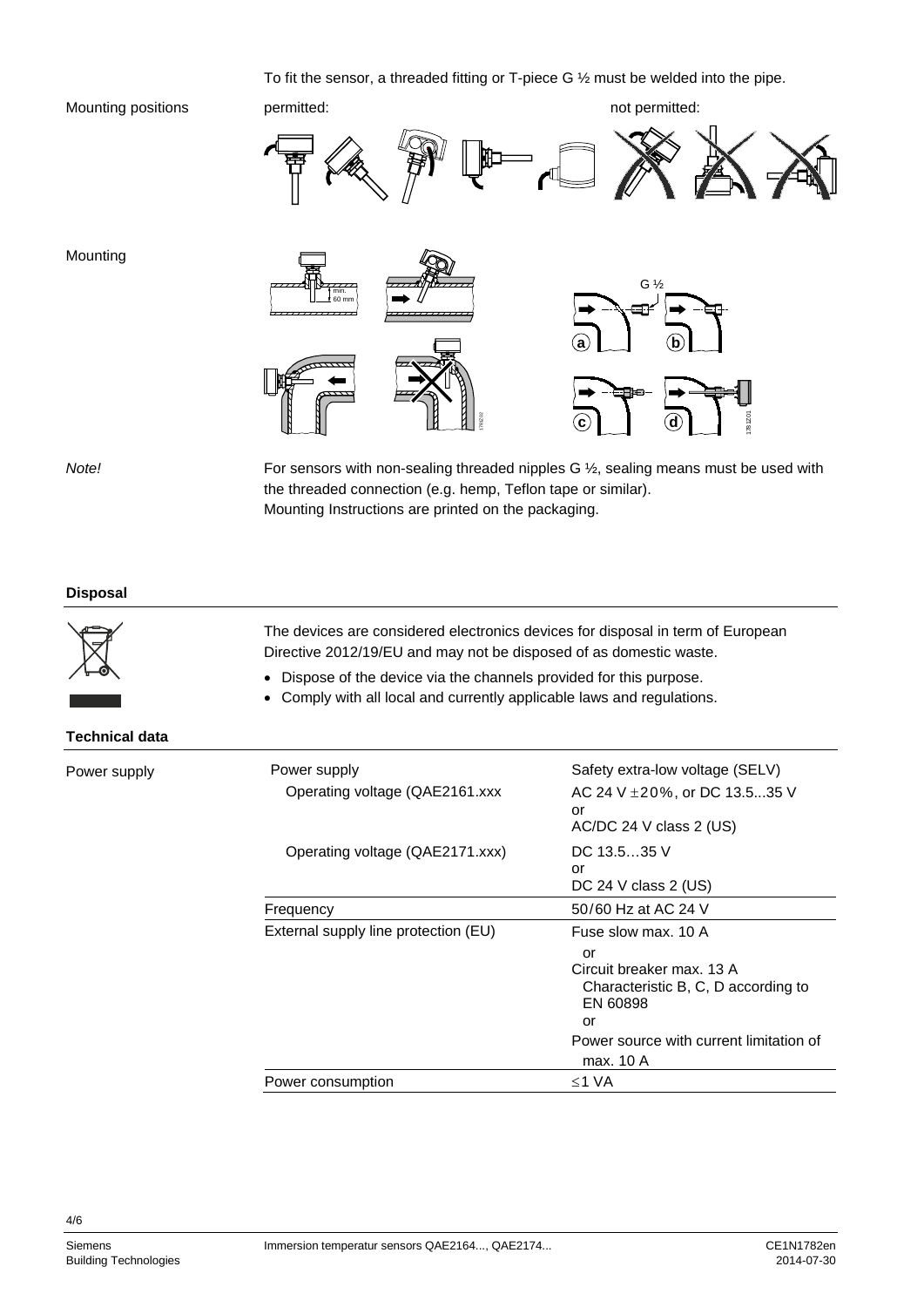| Cable lengths for the<br>measuring signal | Max. perm. cable lengths                                                                                                           | refer to Data Sheet of the device<br>handling the signal                                              |  |
|-------------------------------------------|------------------------------------------------------------------------------------------------------------------------------------|-------------------------------------------------------------------------------------------------------|--|
| Functional data                           | Measuring ranges                                                                                                                   | $-10+120$ °C (R2 = factory setting),<br>0100 °C (R1), 070 °C (R3)                                     |  |
|                                           | Immersion length                                                                                                                   | refer to "Type summary"                                                                               |  |
|                                           | Sensing element                                                                                                                    | Pt 1000 class B to DIN EN 60 751                                                                      |  |
|                                           | Time constant                                                                                                                      |                                                                                                       |  |
|                                           | With pocket                                                                                                                        | 30 s at 2 m/s                                                                                         |  |
|                                           | Without pocket                                                                                                                     | 8 s at 2 m/s                                                                                          |  |
|                                           | Measuring accuracy in the range of<br>$070$ °C                                                                                     | ±1 K                                                                                                  |  |
|                                           | $-40+120$ °C                                                                                                                       | ±1.4K                                                                                                 |  |
|                                           | Output signal, linear (terminal U1)                                                                                                | DC $010 \vee \hat{=} -10+120 \degree C$ (factory<br>setting) or 0100 °C or 070 °C,<br>max. $\pm 1$ mA |  |
|                                           | Output signal, linear (terminal I1)                                                                                                | 420 mA $\hat{=}$ -10+120 °C (factory<br>setting) or 0100 °C or 070 °C                                 |  |
|                                           | <b>Burden</b>                                                                                                                      | refer to "Function"                                                                                   |  |
|                                           | Nominal pressure                                                                                                                   | <b>PN 16</b>                                                                                          |  |
| Degree of protection                      | Protection degree of housing                                                                                                       | IP54 according to EN 60529                                                                            |  |
|                                           | <b>Protection class</b>                                                                                                            | III according to EN 60730-1                                                                           |  |
| <b>Electrical connections</b>             | Connection terminals for                                                                                                           | 1 x 2.5 mm <sup>2</sup> or 2 x 1.5 mm <sup>2</sup>                                                    |  |
|                                           | Cable entry gland (enclosed))                                                                                                      | M 16 x 1.5                                                                                            |  |
| Environmental                             | Operation                                                                                                                          | IEC 721-3-3                                                                                           |  |
| conditions                                | <b>Climatic conditions</b>                                                                                                         | class 3K5                                                                                             |  |
|                                           | Temperature (housing)                                                                                                              | $-40+70$ °C                                                                                           |  |
|                                           | Humidity (housing)                                                                                                                 | 595 % r.h.                                                                                            |  |
|                                           | Transport                                                                                                                          | IEC 721-3-2                                                                                           |  |
|                                           | <b>Climatic conditions</b>                                                                                                         | class 2K3                                                                                             |  |
|                                           | Temperature                                                                                                                        | $-25+70$ °C                                                                                           |  |
|                                           | Humidity                                                                                                                           | <95 % r.h.                                                                                            |  |
|                                           | Mechanical conditions                                                                                                              | class 2M2                                                                                             |  |
| Materials and colors                      | Base                                                                                                                               | polycarbonate, RAL 7001 (silver-grey)                                                                 |  |
|                                           | Cover                                                                                                                              | polycarbonate, RAL 7035 (light-grey)                                                                  |  |
|                                           | Immersion rod                                                                                                                      | stainless steel to DIN 17 440<br>steel 1.4571                                                         |  |
|                                           | Cable entry gland                                                                                                                  | PA, RAL 7035 (light-grey)                                                                             |  |
|                                           | Packaging                                                                                                                          | corrugated cardboard                                                                                  |  |
| Directives and                            | Product standard                                                                                                                   | EN 60730-1                                                                                            |  |
| Standards                                 |                                                                                                                                    | Automatic electrical controls for<br>household and similar use                                        |  |
|                                           | Electromagnetic compatibility (Applications)                                                                                       | For use in residential, commerce, light-<br>industrial and industrial environments                    |  |
|                                           | EU Conformity (CE)                                                                                                                 | CE1T1782xx <sup>*)</sup>                                                                              |  |
|                                           | <b>RCM Konformität</b>                                                                                                             | 8000078879 *)                                                                                         |  |
|                                           | UL                                                                                                                                 | UL 873, http://ul.com/database                                                                        |  |
| Environmental                             | The product environmental declaration $CE1E1762^{\degree}$ contains data on environmentally                                        |                                                                                                       |  |
| compatibility                             | compatible product design and assessments (RoHS compliance, materials<br>composition, packaging, environmental benefit, disposal). |                                                                                                       |  |
| Weight                                    | Incl. packaging                                                                                                                    |                                                                                                       |  |
|                                           | QAE2164.010                                                                                                                        | approx. 0.14 kg                                                                                       |  |
|                                           | QAE2164.015                                                                                                                        | approx. 0.16 kg                                                                                       |  |
|                                           | QAE2174.010                                                                                                                        | approx. 0.14 kg                                                                                       |  |
|                                           | QAE2174.015                                                                                                                        | approx. 0.16 kg                                                                                       |  |
|                                           | *) The documents can be downloaded from http://siemens.com/bt/download.                                                            |                                                                                                       |  |

5/6